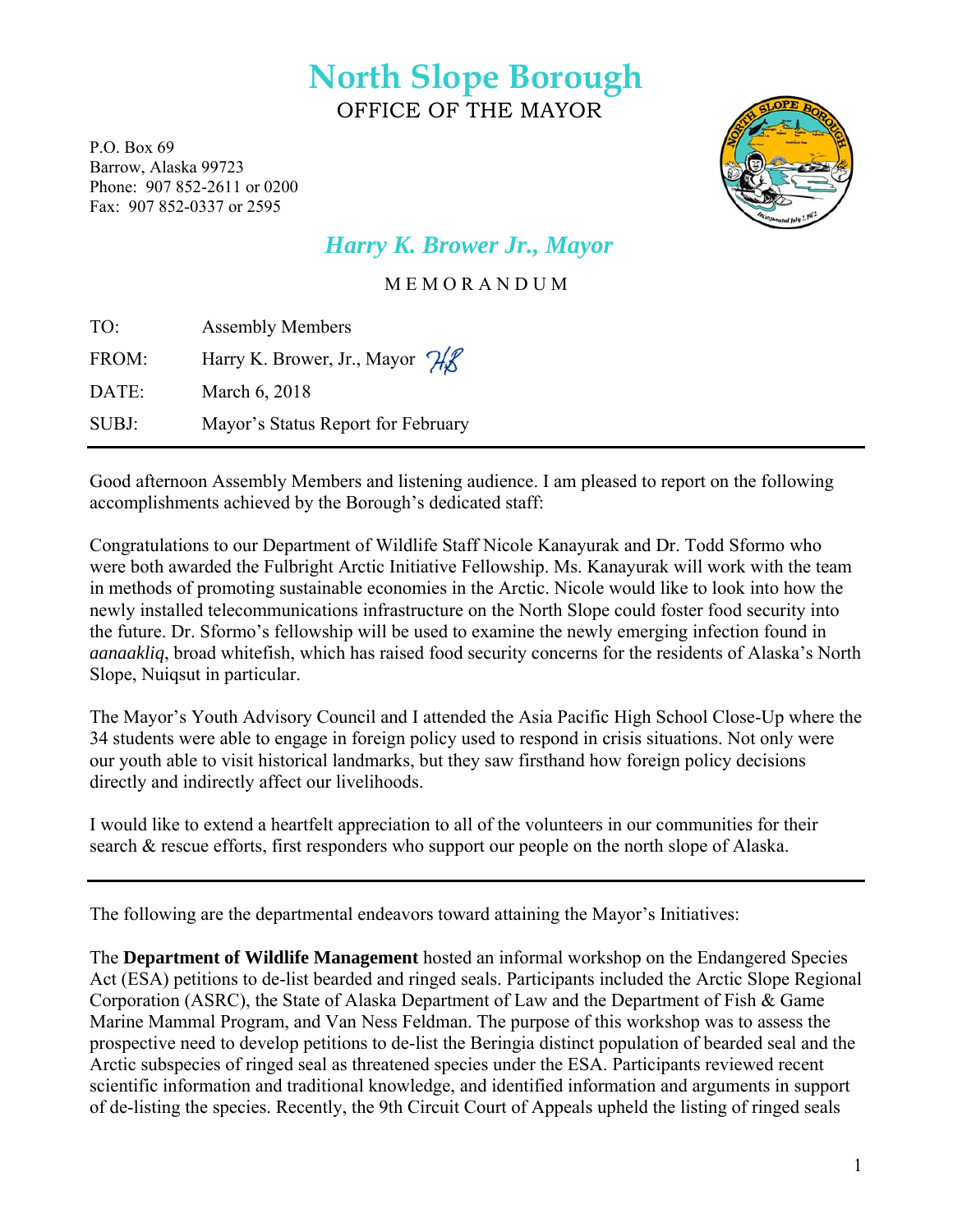under the ESA, citing similar logic and deference to the federal agencies as they have for upholding the bearded seal listing.

Staff attended a Spectacled Eider Recovery meeting that focused on recovery criteria and recent work done to assess the status, discuss a plan and timeline for a status review. The meeting provided the status of the Steller's Eider 5-year review and gathered input on topics related to the species status assessment.

The polar bear and wolverine harvests have been on-going and department staff has worked with hunters to conduct sampling of subsistence harvested animals.

The Outreach Coordinator and staff visited a 3rd grade class at Ipalook Elementary to talk about Animal Adaptations in the Arctic. Staff talked to an Ilisagvik College class, Arctic Colloquium on the history of the department and studies on bowhead whales. Staff participated in a Webinar with North Slope Borough School District teachers on tundra ecosystems and department research on terrestrial mammals, fish, and birds. The Staff also assisted with owl pellet dissections in a 4th grade class at Ipalook Elementary. Staff continued to work on updating our department's website and producing community flyers for our research activities.

A new scientific paper on aging bowheads using the *siuti* or "tympanic ear bone" was recently published in a top marine mammal science journal. This paper illustrates how the *siuti* form annual growth layers up to about 25 years. This work confirms our previous bowhead age growth estimates, and indirectly, the late age of maturity (25 years) for bowheads – both of which help with our bowhead management models at the International Whaling Commission. This is another major contribution to whale science worldwide – and would not have been possible without the help and cooperation of the Inupiat/Yupik whale hunting community.

## Below are significant papers published by our scientists Dr. Leandra de Sousa, Dr. Raphaela Stimmelmayr, and Dr. Craig George.

Dr. Leandra de Sousa was a co-author of several papers which were published:

"*Circulation and water properties in the landfast ice zone of the Alaskan Beaufort Sea";*  Continental Shelf Research, www.elsevier.com/locate/csr

"*A comparison between late summer 2012 and 2013 water masses, macronutrients and phytoplankton standing crops in the northern Being and Chukchi Seas*"; Deep-Sea Research II, www.elsevier.com/locate/dsr2

"*The summer hydrographic structure of the Hanna Shoal region on the northeastern Chukchi Sea shelf: 2011-2013*"; Deep-Sea Research Part II, www.elsevier.com/.ocate/dsr2

Dr. Raphaela Stimmelmayr and Dr. Craig George were co-authors in this paper:

"*Whales, lifespan, phospholipids, and cataracts*"; Journal of Lipid Research, www.jlr.org "*Hepatic lipomas and myelolipomas in subsistence-harvested bowhead whales Balaena mysticetus, Alaska (USA): a case review 1980-2016*"; diseases of Aquatic Organisms, https://doi.org/10.3354/dao03186

The **Police Department** is working to bring an anti-drug educational program to our communities to be taught in our schools. The purpose of an antidrug program is to educate our children about the harmful effects of controlled substances and facilitate interaction between students and police department officers and personnel.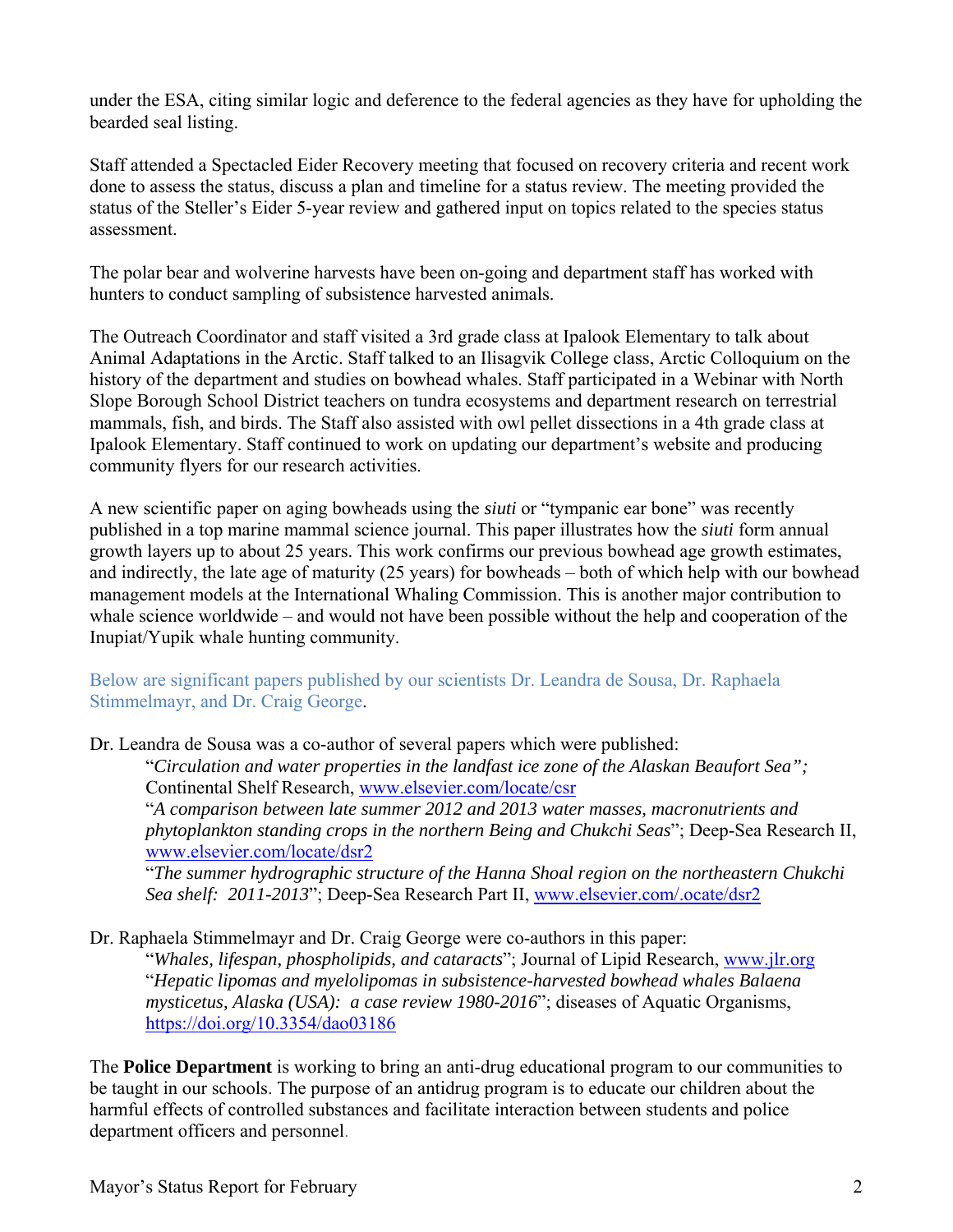The Detectives continue to participate in multiagency task forces; resulting in the seizure of 6 (750 ml) bottles of distilled spirits, 27.2 ounces of methamphetamine, 35.2 ounces of hash oil, and 24.8 ounces of heroin.

The Police Department responded to 2,474 calls for service during resulting in 100 criminal and noncriminal cases filed; 145 of the calls were alcohol related, 18 drug related, and 33 related to domestic violence. 986 calls were dispatched and 1,488 calls were officer initiated.

| Community             | <b>Total Calls</b> | Alcohol Related | Drug Related | DV Related |
|-----------------------|--------------------|-----------------|--------------|------------|
| <b>Anaktuvuk Pass</b> | 188                | 08              | 01           | 02         |
| Atgasuk               | 129                | 02              | 01           | 01         |
| <b>Barrow</b>         | 1196               | 114             | 13           | 21         |
| Deadhorse             | 156                | 03              | 02           |            |
| Kaktovik              | 104                | 01              | O            |            |
| Nuiqsut               | 167                | 04              |              |            |
| Point Hope            | 184                | 09              | 01           | 04         |
| Point Lay             | 109                |                 | 0            |            |
| Wainwright            | 241                | 04              | 0            | 01         |
| Total                 | 2474               | 145             | 18           | 33         |

#### Below is a call breakdown:

The **Department of Health and Social Services** provided training on the NARCAN Kit through video teleconference to each of the villages for the Health Aides, Police Officers and First Responders. In partnership with the State of Alaska Office of Substance Misuse and Addiction Prevention, we hosted a community forum to address the current National Opioid Epidemic and the impact it has. Community members gave input on ways that we can battle this epidemic and implement effective preventative measures to ensure the wellness, safety and health of our communities.

The Integrated Behavioral Health Program has begun an adolescent outpatient substance abuse treatment program. Behavioral Health is also working with the State of Alaska on Medicaid billing, which the Borough has not used before.

February is Dating Awareness Month. Arctic Women in Crisis advocates partnered with the Prevention Team and met with Barrow High School students to talk about healthy relationships and the "*Hands Unite: Do Your Part*" campaign. The campaign empowers young people to build healthy relationships from the ground up. The students created a huge flyer with paint and their hand prints to foster the idea behind the campaign that our hands are a tool for creation, and they play a role in ending dating abuse. Our hands are made for loving and helping—not hurting the ones you love. The advocates invited the students to heal, love and share the power of their hands to create meaningful relationships, raise awareness and educate others. Everyone has a hand in ending dating violence!

The **Department of Capital Improvement Program Management's** supported the preparation of project requests for Project Review Committee review of Ordinance 2018-10. The Light Duty Vehicle Committee formed and assembled first meeting to develop bylaws and policies for considering procurement requests by multiple departments.

The Point Hope Itinerant Quarters is near completion; Nuiqsut Itinerant Quarters modules were delivered to the village this month for storage until the foundation is prepared; Atqasuk Itinerant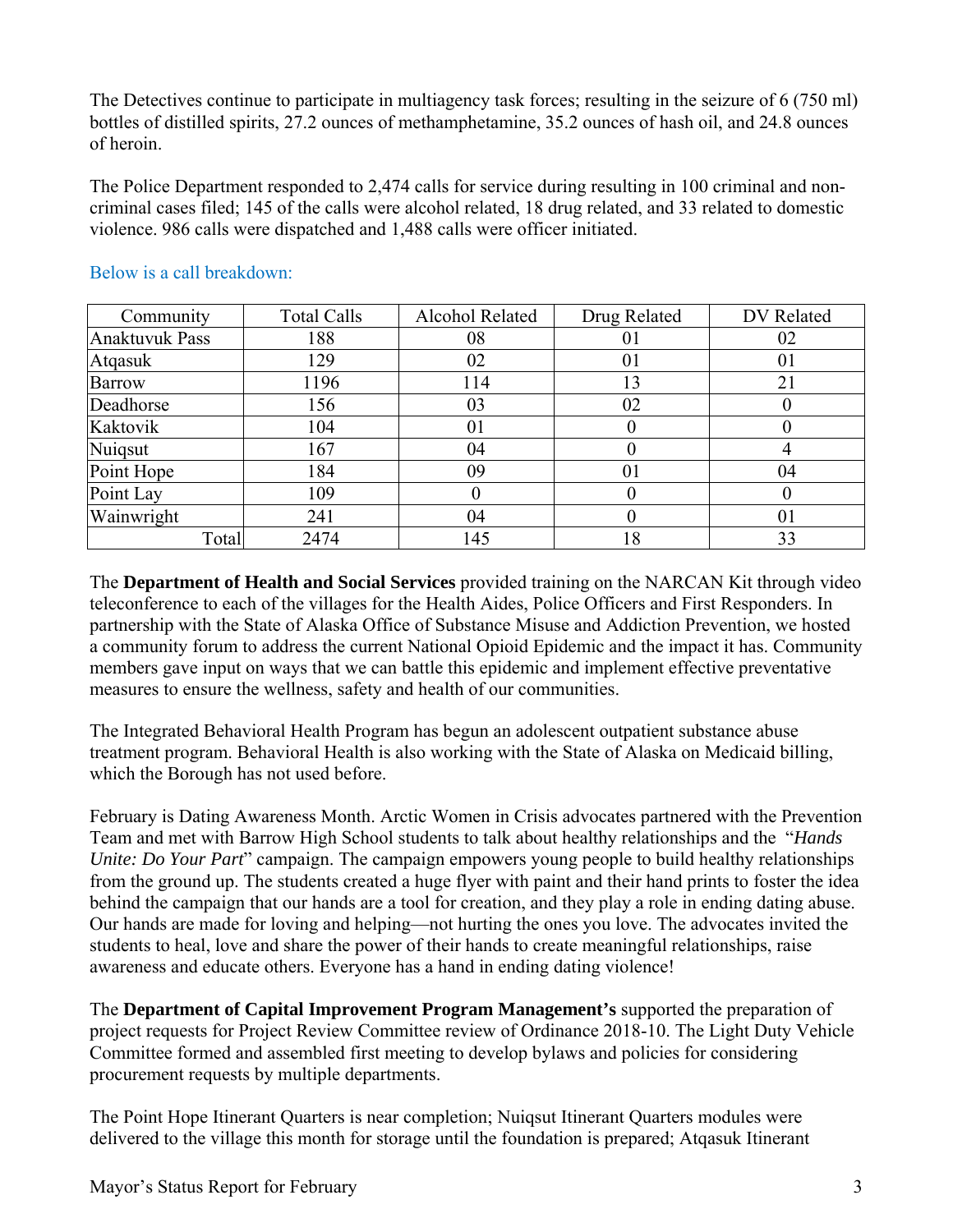Quarters modules are mobilizing overland from Prudhoe in March; Kaktovik Itinerant Quarters are completed and available for use; Utqiaġvik Yugit Street Lights by Barrow Utilities Electric Co-op Inc. (BUECI) for installation in March will require an easement amendment; and Anaktuvuk Pass Power Plant Design has begun.

The Point Hope Wind Energy Project is waiting a determination by the community trilateral committee to voice a resolution supporting two 1.5 Mwatt generator towers 1 mile south of the community. This resolution is necessary to support further expenditure of the grant funds towards continuing design effort.

The Department of Inupiat History Language & Culture held its second IHLC Conference where over 150 participants convened from across the North Slope to positively affect change and education about our changing way of life and how we can be responsible stewards of our land, sea, and cultural values. The Ivalu workshops had 30 participants, Rosetta Stone has 14 new registrants, and the Heritage Center had a total of 1864 visitors.

The **Department of Search & Rescue** continues to work with the communities to educate on the importance of the Personal Locator Beacons and providing a trip plan. The Department, along with our other Emergency Services, will be traveling to Wainwright to attend the City Council Meeting and to discuss other programs available.

Please contact your local Emergency Services to provide a trip plan and check out a PLB.

## Below are the details for 14 **Department of Search & Rescue** related activities:

| 1/22 | <b>BRW</b> | NSB SAR received a call from a family member to do a welfare check on a traveler      |
|------|------------|---------------------------------------------------------------------------------------|
|      |            | heading home after attempting to help Vehicle Travelers 60 Miles from Barrow.         |
|      |            | Before NSB SAR was able to launch Helo the traveler returned home. Besides being      |
|      |            | wet and cold, no reported injuries. Case closed.                                      |
| 1/24 | <b>BRW</b> | NSB SAR received a call from a family member to do a welfare check on two traveling   |
|      |            | from Atgasuk to Barrow. Before NSB SAR was able to launch, the travelers returned     |
|      |            | to Barrow. No reported injuries. Case closed.                                         |
| 1/25 | <b>BRW</b> | ELT Notification – Aircraft owner accidently activated the alert. No injuries, case   |
|      |            | closed.                                                                               |
| 1/28 | <b>NUI</b> | NUI VSAR was launched to a traveler who had mechanical problems. All returned         |
|      |            | with no reported injuries. Case closed.                                               |
| 2/12 | <b>BRW</b> | PLB Alert – Vehicle traveler had mechanical issues. Due to white out conditions NSB   |
|      |            | SAR Helo was not able to launch. BVSAR was launched. All returned with no             |
|      |            | reported injuries. Case closed.                                                       |
| 2/14 | <b>BRW</b> | NSB SAR received a call from a family member to do welfare check on a traveler        |
|      |            | heading home from Atqasuk to Barrow. This is still an ongoing search, will provide an |
|      |            | update once we close out.                                                             |

| Aircraft       | Sorties Hours |                | Other                                                          |  |  |  |
|----------------|---------------|----------------|----------------------------------------------------------------|--|--|--|
| Learjet N789SR | 17            | $49.2 \bullet$ | Aircraft was down for 4 hours for 150 hour engine oil samples, |  |  |  |
|                |               |                | inspection, $&$ Dee Howard TR inspections.                     |  |  |  |
|                |               |                | Aircraft available all month.                                  |  |  |  |
|                |               |                | Horizontal Stabilizer is due to be changed out in 84.1 hours   |  |  |  |
|                |               |                | should take 1 to 2 days                                        |  |  |  |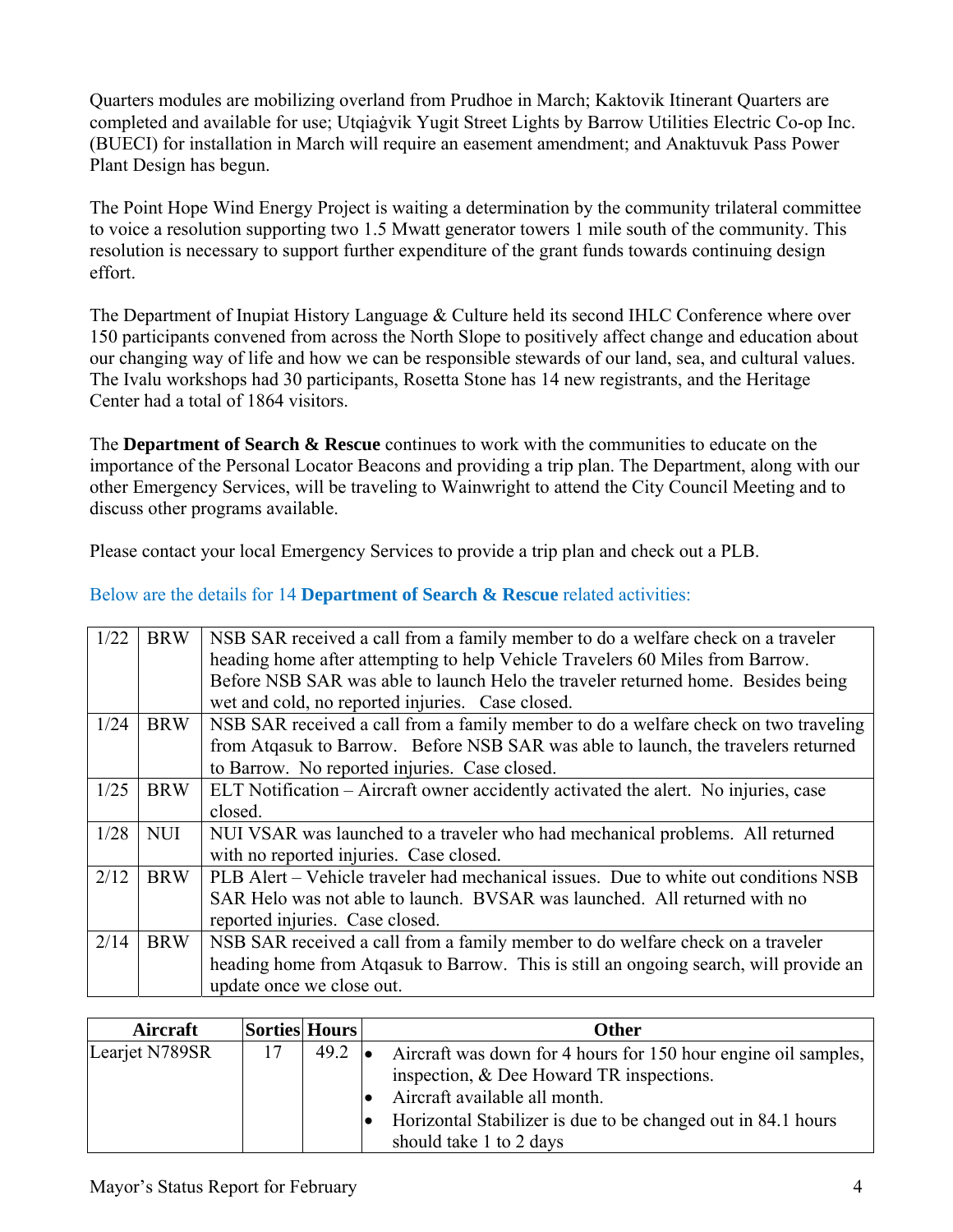|                 |          |       | Has 106.2 hours until A $\&$ B Phase Inspection estimate end of<br>end of April 2018<br>NSB SAR will need to plan a maintenance trip to get the<br>$\bullet$<br>RVSM, Air Data, Transponder, Pitot Static Systems check &<br>Pressurization done at an approved maintenance facility<br>between October and November 2018 |
|-----------------|----------|-------|---------------------------------------------------------------------------------------------------------------------------------------------------------------------------------------------------------------------------------------------------------------------------------------------------------------------------|
| Bell N402ES     | $\theta$ | 0.0   | 5,000 Hour/5 Year inspections are 100% finished, finishing up<br>with Engine & Flight Control Adjustments. Has been hard to do<br>flights with the ongoing search.                                                                                                                                                        |
| Bell N401ES     | 16       | 41.8  | Primary 412 ready to go<br>Engines 70.6 hours out from overhaul<br>Aircraft down for schedule maintenance 100-hour inspection.                                                                                                                                                                                            |
| King Air N408SR | 15       | 56.2  | Aircraft was down for 2 hours for MLG Filter Change<br>Aircraft was down for 4 hours for 12 month / 200 hour<br>inspections.<br>Aircraft available all month with the exception of above.<br>$\bullet$<br>Phase 2 Inspection is due in 18.6 hours estimate beginning of<br>March                                          |
| $S-92$          | 08       | 20.5  | Aircraft was down for 5 hours for AD, 30 day inspections, $\&$<br>Database updates.<br>Aircraft available all month except for the above. Next 50 hour<br>$\bullet$<br>inspection in 13.3 hours estimate due first part of March<br>Next 100 hour inspections in 18.1 hours estimate due March                            |
| Total           | 56       | 167.7 |                                                                                                                                                                                                                                                                                                                           |

The **Human Resources Department** is working with Interactive Health to travel to the villages to provide biometric screenings for employees, spouses and dependents who have health care coverage with the North Slope Borough. The screenings include heart disease, diabetes, liver & kidney disease, and much more. Notifications will be sent to employees – for more information please contact the HR Department.

The recruiting Staff attended the Barrow High School Mini-Career and Healthy Living Fair. This provided an opportunity for students to see the diverse careers and healthy choices there are available in our community.

Below are the recruiting statistics from the **Human Resources Division**; 16 Permanent, 14 Temporary, 14 Employee Training Program, 1 Intern:

| Community  | <b>BRW</b> | AKP | $\mathbf{L}$<br>A1C | <b>KAK</b> | NUI | PHO | AIN | PIZ |
|------------|------------|-----|---------------------|------------|-----|-----|-----|-----|
| Permanent  |            | 03  |                     | 01         |     |     | U.  |     |
| l'emporary | 06         |     | 02                  |            | 02  | 03  |     | v   |
| ETP        | 05         | U J | 01                  | 03         |     |     | 02  |     |
| Interns    | UΙ         |     |                     |            |     |     |     |     |
| Total      | ົ<br>رے    | 14  | ∩∩<br>E             | 04         |     | 04  |     |     |

The **Department of Administration & Finance** is in the process of completing & finalizing the Fiscal Year 18-19 Budge. The Department held a two-day Budget Retreat with all of the Departments and went over the Strengths Weaknesses Opportunities & Threats (SWOT) Analysis and how Departments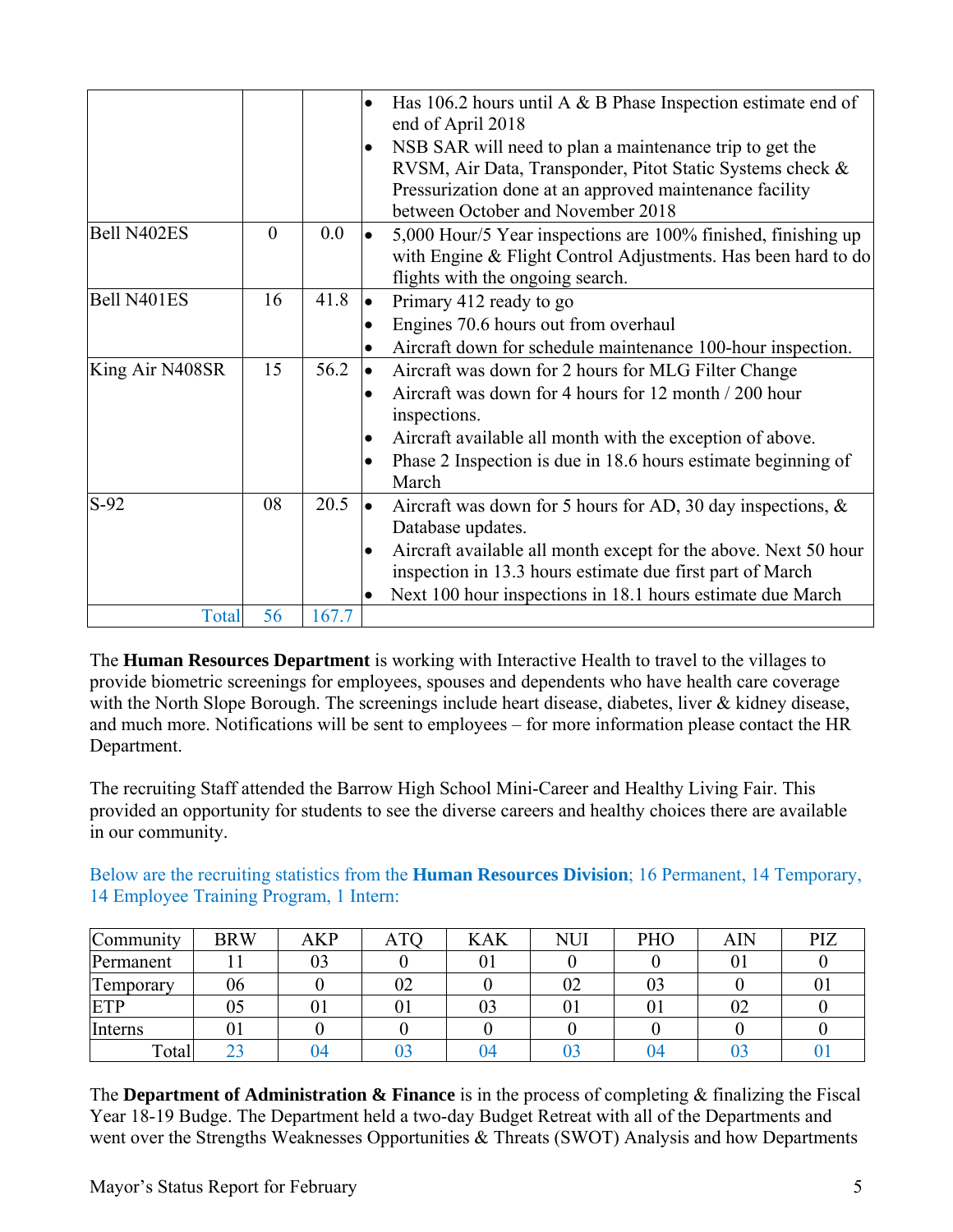were to incorporate such strategic planning in this upcoming Budget in order to achieving the Mayor's goals and initiatives to provide more services and resources to all of our communities.

In addition, we are working towards the Mayor's Debt Consolidation and Financial Plan to prosperity for the current fiscal year. A meeting will be scheduled regarding the debt forgiveness and a corresponding resolution to contribute excess revenues over expenditures from Service Area 10 Enterprise Fund into our Permanent Fund in order to grow the corpus of the Fund for future use when oil and gas resources have been depleted.

Further, in collaboration with the Mayor's Office and Planning has conducted a Feasibility Study regarding the expansion of our Service Area 10 Utility operations in the western region to capture the activity that is taking place within the NPR-A to a possible increase the revenue stream of our existing enterprise fund. Meetings will be held with Industry to share our study and to solicit any additional feedback on the study.

The **Department of Public Works** Transit operations supported the North Slope Borough School District in transportation during the Barrow Whaler Invitational Basketball Tournament, Special Olympics, and visiting Village teams. They also supported the transportation needs of the IHLC Conference.

Weatherization hosted a meeting in Utqiaġvik with the Cold Climate Housing Research Center, University of Alaska Center for Economic Development, NSB Housing, Ukpeaġvik Inupiat Corporation, Native Village of Barrow and other stakeholders regarding the feasibility of producing cellulose insulation from locally recycled cardboard. Further study is needed, but it appears that such a project would extend the life of the landfill while reducing the cost of insulation.

Weatherization continues residential heating upgrades in Nuiqsut, and the installation of carbon monoxide detectors for all Nuiqsut residents begin this week. The Division will be hosting an outreach event with the Native Village of Nuiqsut to kick off the project.

The **Fire Department** is training responders from the outlying villages in Utqiaġvik so that they acquire more experience from real calls. The Department held two fundraisers, one selling food and a "Fill the Boot" campaign. Thank you to our dedicated volunteers.

| Community             |     |    | Ambulance Calls Fire Calls Medevac Transports | ETOH/Drug | ETOH/Drug |
|-----------------------|-----|----|-----------------------------------------------|-----------|-----------|
|                       |     |    |                                               | $18+$     | $-17$     |
| <b>Anaktuvuk Pass</b> | 22  | 01 |                                               |           |           |
| Atqasuk               |     | 01 | $_{01}$                                       |           |           |
| <b>Barrow</b>         | 85  | 12 | 04                                            | 04        |           |
| Kaktovik              |     |    |                                               |           |           |
| Nuigsut               | 28  |    | 04                                            |           |           |
| Point Hope            | 44  |    |                                               |           |           |
| Point Lay             | 10  |    | 06                                            |           |           |
| Wainwright            | 22  | 01 | 02                                            |           |           |
| Totals                | 226 | 15 | 28                                            |           |           |

#### Below is the call breakdown for the month: